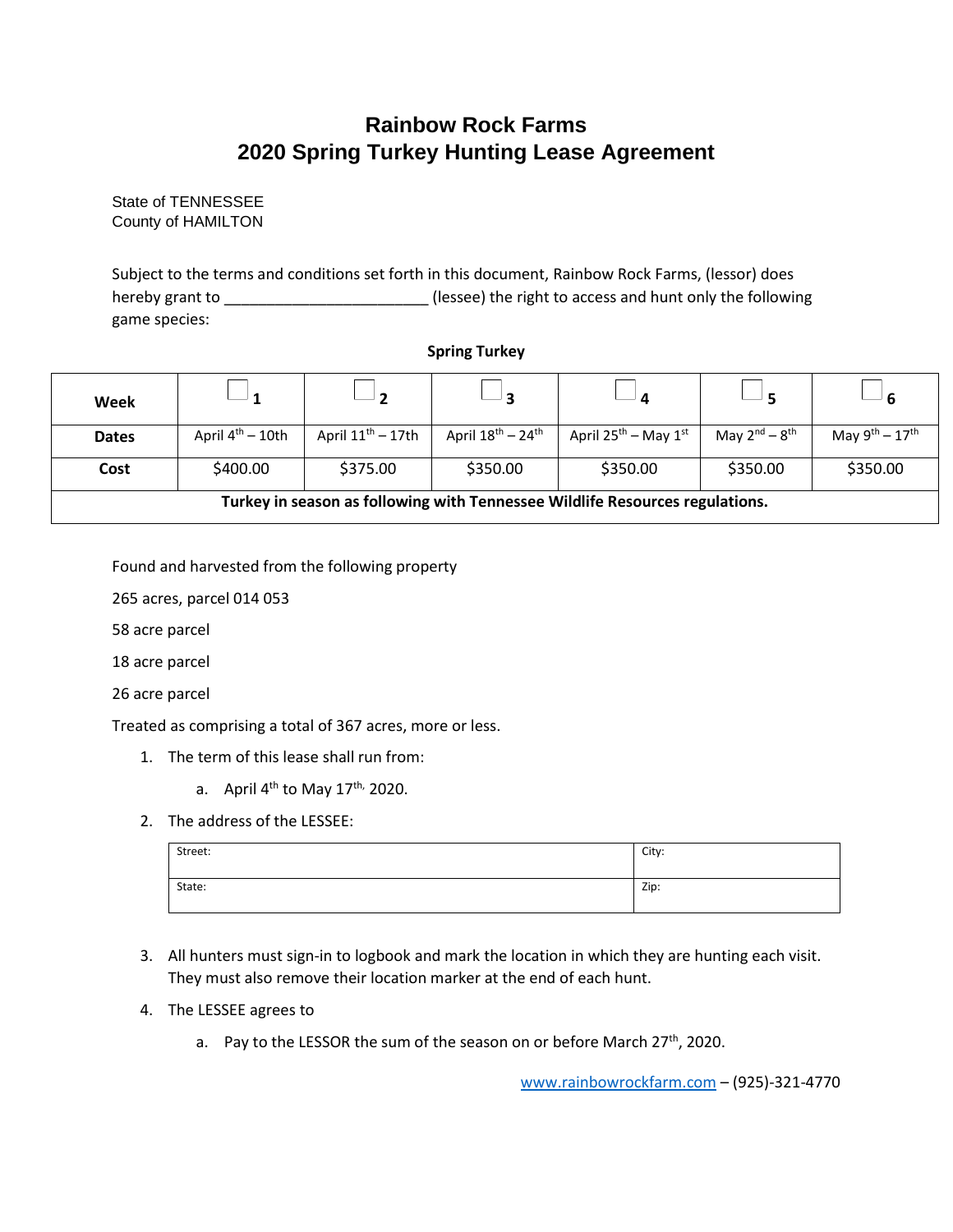- b. Abide by all state and federal hunting regulations.
- c. Abide by hunting regulations prescribed by LESSOR.
- d. Be personally responsible for the actions and activities of all persons hunting under this lease and to act as a representative in matters regarding all activities carried out under this lease.
- e. Maintain safe gun practices, not shooting in the direction of people, livestock, or inhabited buildings.
- f. Maintain proper vigilance aimed at preventing fires or damage by other means to leased area.
- g. See that vehicles and/or ATV's are driven only on established roads and field edges and to see that all gates are left as originally found.
- h. Maintain a "no hunting" or shooting zone within 200 yards of any occupied buildings.
- i. Keep records of all game harvested and supply these records to the LESSOR. LESSEE agrees to allow photo's with hunter/harvest for website.
- j. Remove all personal trash each weekend, as well as, the end of lease.
- k. Abide by all written rules and regulations supplied at the onset of this agreement.
- 5. LESSEE will be not be permitted any guests.
- 6. LESSEE is responsible for any damage to the property including any destruction of crops, death or injury of livestock, harms to fences, gates and buildings.
- 7. Use of rustic hunter cabin will be provided to LESSEE and any overnight campers or tents will be permitted within 100 yard radius of the cabin.
- 8. Field dressing or disposal of any game/wildlife killed on-site must be performed in one of two designated areas that will permitted. LEASOR must be notified at time of disposal/field dressing.
- 9. LEASOR makes no warranty of success in killing any game/wildlife during the lease term.
- 10. LEASOR and family maintain the right to hunt the property during the term of the lease.
- 11. The LEASOR prefers no Jake's to be shot but if necessary a maximum of 1 is acceptable.
- 12. LESSEE may have campfire in designated area only. Said fire started by the LESSEE must be extinguished prior to sleeping or leaving the property.
- 13. No harvesting or cutting of any trees on property is permitted.
- 14. All stands must be portable with no permanent stands allowed. No nails or spikes are permitted.
- 15. Agricultural practices are necessary on the premises and take precedence over the rights given in this agreement. Hunting shall not interfere with any such practices.